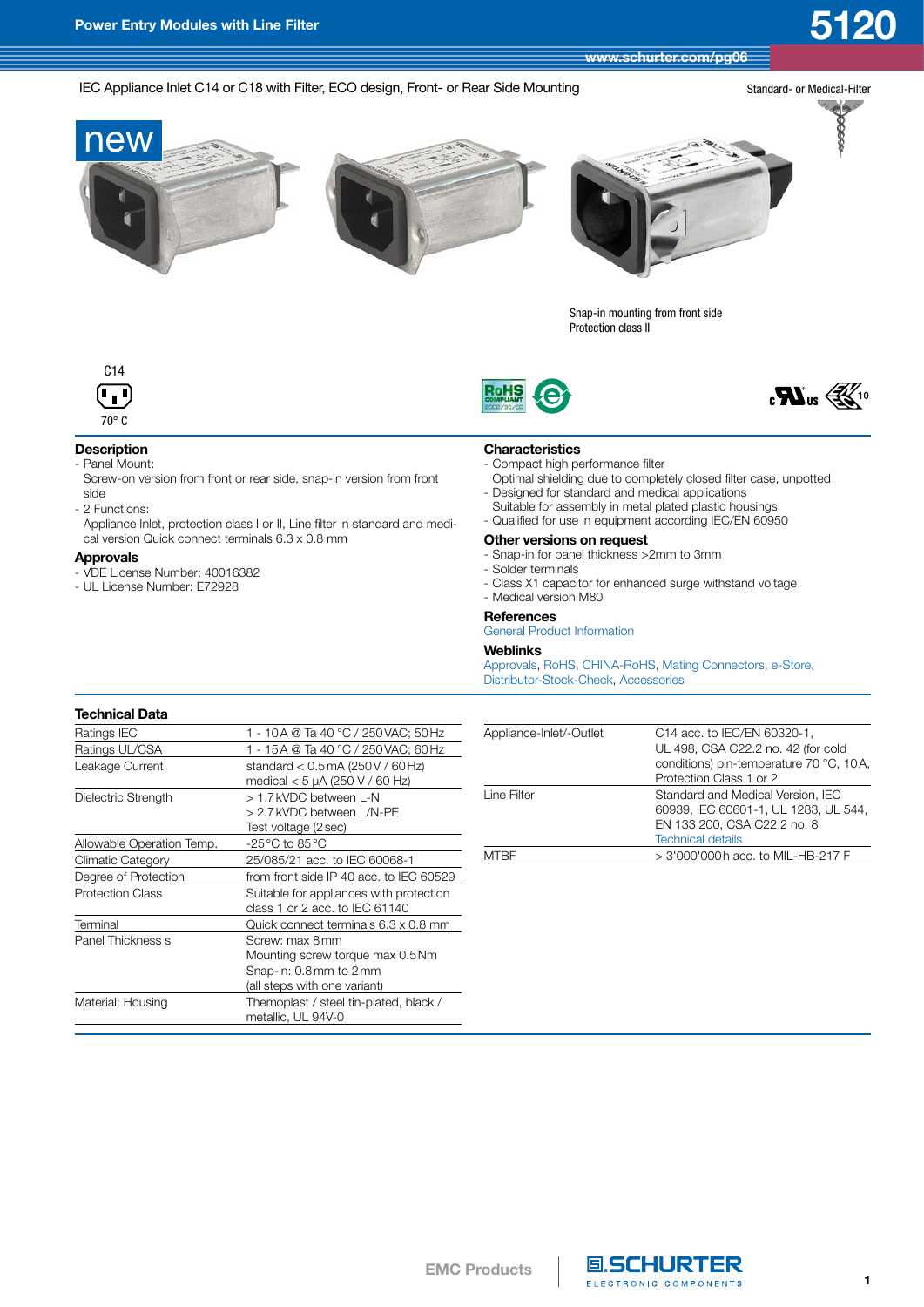## **Dimensions**  $\qquad \qquad \qquad$

Front or rear side mounting for screws with nuts or blind rivets (panel cutout for frontside mounting)



Rear side mounting with pre-formed, threaded holes for M3 screws (panel cutout for rear side mounting)



Dimensions for class II version also apply to class I Snap-in mounting from front side



Dimensions for class I version also apply class II

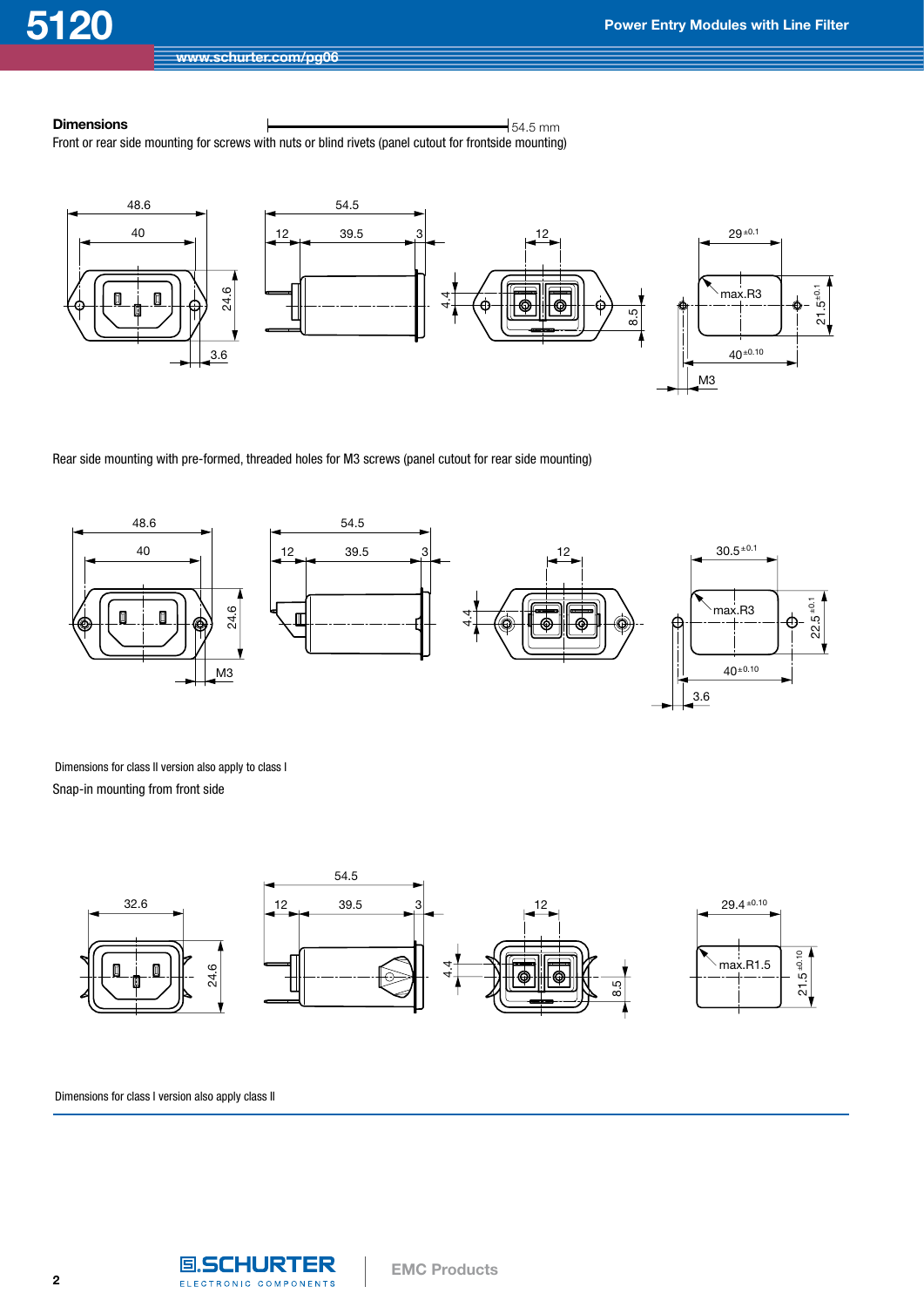## **Technical Data of Filter-Components**

| <b>Rated Current</b><br>M | <b>Filter-Type</b>            | Inductances<br>L [mH] | Capacitance<br>CX[ <sub>nF</sub> ] | Capacitance<br>CY [nF]       | $R$ [M $\Omega$ ] |
|---------------------------|-------------------------------|-----------------------|------------------------------------|------------------------------|-------------------|
| $\mathbf{1}$              | <b>Standard Version</b>       | $2 \times 12$         | 100                                | 2.2                          |                   |
| $\overline{2}$            | <b>Standard Version</b>       | $2 \times 5.2$        | 100                                | 2.2                          |                   |
| $\overline{4}$            | <b>Standard Version</b>       | 2x2                   | 100                                | 2.2                          |                   |
| 6                         | <b>Standard Version</b>       | $2 \times 0.8$        | 100                                | 2.2                          |                   |
| 10                        | <b>Standard Version</b>       | $2 \times 0.4$        | 100                                | 2.2                          |                   |
| 15                        | <b>Standard Version</b>       | $2 \times 0.1$        | 100                                | 2.2                          |                   |
| 1                         | Medical Version (M5)          | $2 \times 12$         | 100                                |                              | $\mathbf{1}$      |
| $\overline{2}$            | Medical Version (M5)          | $2 \times 5.2$        | 100                                |                              | 1                 |
| $\overline{4}$            | Medical Version (M5)          | 2x2                   | 100                                |                              | $\mathbf{1}$      |
| 6                         | <b>Medical Version (M5)</b>   | $2 \times 0.8$        | 100                                | $\qquad \qquad \blacksquare$ | 1                 |
| 10                        | <b>Medical Version (M5)</b>   | $2 \times 0.4$        | 100                                | $\overline{\phantom{a}}$     | $\mathbf{1}$      |
| 15                        | Medical Version (M5)          | $2 \times 0.1$        | 100                                |                              | 1                 |
| $\mathbf{1}$              | <b>Bleed Resistor Version</b> | $2 \times 12$         | 100                                | 2.2                          | $\mathbf{1}$      |
| $\overline{2}$            | <b>Bleed Resistor Version</b> | $2 \times 5.2$        | 100                                | 2.2                          | 1                 |
| $\overline{4}$            | <b>Bleed Resistor Version</b> | 2x2                   | 100                                | 2.2                          | $\mathbf{1}$      |
| 6                         | <b>Bleed Resistor Version</b> | $2 \times 0.8$        | 100                                | 2.2                          | 1                 |
| 10                        | <b>Bleed Resistor Version</b> | $2 \times 0.4$        | 100                                | 2.2                          | $\mathbf{1}$      |
| 15                        | <b>Bleed Resistor Version</b> | $2 \times 0.1$        | 100                                | 2.2                          | 1                 |

## **Diagrams**





10 A 15 A







 $\frac{\text{dB}}{80}$ 







**EMC Products**

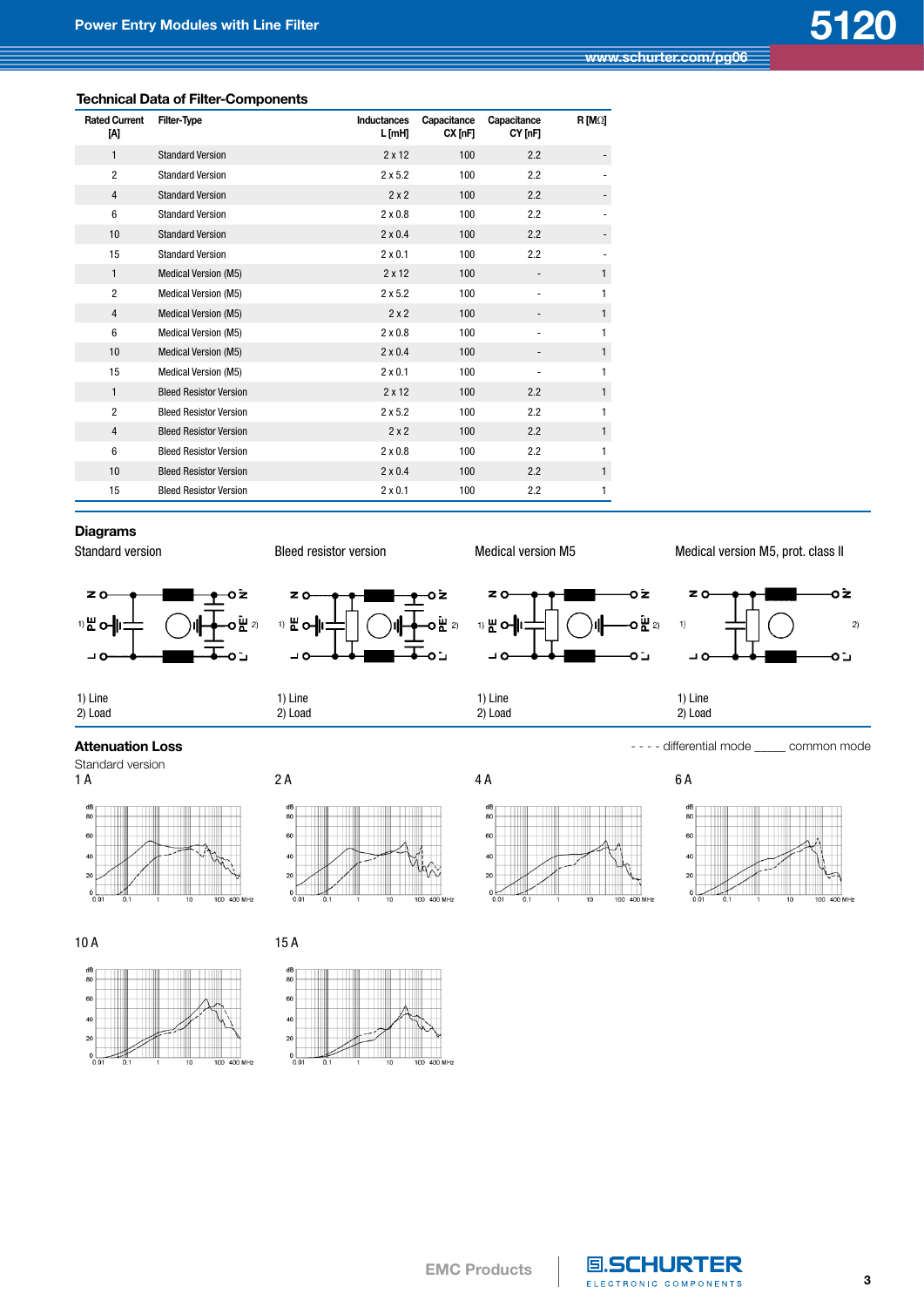









 $10A$ 

**Variants**



| 15A      |  |   |  |
|----------|--|---|--|
| dB<br>80 |  |   |  |
| 60       |  |   |  |
| 40       |  |   |  |
| 20       |  | × |  |

| Rated Cur-<br>rent [A] | Filter-Type                 | Panel mounting | <b>Mounting side</b> | <b>Protection Class</b> | <b>Order Number</b> |
|------------------------|-----------------------------|----------------|----------------------|-------------------------|---------------------|
| $\mathbf{1}$           | <b>Standard Version</b>     | Screw-on/Rivet | Front-/Rear-Side     | $\mathbf{1}$            | 5120.0000.0         |
| $\overline{2}$         | <b>Standard Version</b>     | Screw-on/Rivet | Front-/Rear-Side     | 1                       | 5120.0001.0         |
| $\overline{4}$         | <b>Standard Version</b>     | Screw-on/Rivet | Front-/Rear-Side     | $\mathbf{1}$            | 5120.0003.0         |
| 6                      | <b>Standard Version</b>     | Screw-on/Rivet | Front-/Rear-Side     | 1                       | 5120.0004.0         |
| 10                     | <b>Standard Version</b>     | Screw-on/Rivet | Front-/Rear-Side     | $\mathbf{1}$            | 5120.0006.0         |
| 15                     | <b>Standard Version</b>     | Screw-on/Rivet | Front-/Rear-Side     | 1                       | 5120.0007.0         |
| $\mathbf{1}$           | <b>Standard Version</b>     | <b>Screw</b>   | Rear-Side            | $\mathbf{1}$            | 5120.1000.0         |
| $\overline{c}$         | <b>Standard Version</b>     | Screw          | Rear-Side            | $\mathbf{1}$            | 5120.1001.0         |
| $\overline{4}$         | <b>Standard Version</b>     | Screw          | Rear-Side            | $\mathbf{1}$            | 5120.1003.0         |
| 6                      | <b>Standard Version</b>     | Screw          | Rear-Side            | 1                       | 5120.1004.0         |
| 10                     | <b>Standard Version</b>     | <b>Screw</b>   | Rear-Side            | $\mathbf{1}$            | 5120.1006.0         |
| 15                     | <b>Standard Version</b>     | Screw          | Rear-Side            | $\mathbf{1}$            | 5120.1007.0         |
| $\mathbf{1}$           | <b>Standard Version</b>     | Snap-in        | Front-Side           | $\mathbf{1}$            | 5120.2000.0         |
| $\overline{2}$         | <b>Standard Version</b>     | Snap-in        | Front-Side           | $\mathbf{1}$            | 5120.2001.0         |
| $\overline{4}$         | <b>Standard Version</b>     | Snap-in        | Front-Side           | 1                       | 5120.2003.0         |
| 6                      | <b>Standard Version</b>     | Snap-in        | Front-Side           | $\mathbf{1}$            | 5120.2004.0         |
| 10                     | <b>Standard Version</b>     | Snap-in        | Front-Side           | $\mathbf{1}$            | 5120.2006.0         |
| 15                     | <b>Standard Version</b>     | Snap-in        | Front-Side           | 1                       | 5120.2007.0         |
| $\mathbf{1}$           | <b>Medical Version (M5)</b> | Screw-on/Rivet | Front-/Rear-Side     | 1                       | 5120.0300.0         |
| $\overline{2}$         | Medical Version (M5)        | Screw-on/Rivet | Front-/Rear-Side     | 1                       | 5120.0301.0         |
| $\overline{4}$         | <b>Medical Version (M5)</b> | Screw-on/Rivet | Front-/Rear-Side     | $\mathbf{1}$            | 5120.0303.0         |
| 6                      | Medical Version (M5)        | Screw-on/Rivet | Front-/Rear-Side     | $\mathbf{1}$            | 5120.0304.0         |
| 10                     | Medical Version (M5)        | Screw-on/Rivet | Front-/Rear-Side     | $\mathbf{1}$            | 5120.0306.0         |
| 15                     | <b>Medical Version (M5)</b> | Screw-on/Rivet | Front-/Rear-Side     | 1                       | 5120.0307.0         |
| $\mathbf{1}$           | <b>Medical Version (M5)</b> | Screw          | Rear-Side            | $\mathbf{1}$            | 5120.1300.0         |
| $\overline{c}$         | Medical Version (M5)        | Screw          | Rear-Side            | $\mathbf{1}$            | 5120.1301.0         |
| 4                      | <b>Medical Version (M5)</b> | Screw          | Rear-Side            | $\mathbf{1}$            | 5120.1303.0         |
| 6                      | Medical Version (M5)        | Screw          | Rear-Side            | 1                       | 5120.1304.0         |
| 10                     | Medical Version (M5)        | Screw          | Rear-Side            | $\mathbf{1}$            | 5120.1306.0         |
| 15                     | Medical Version (M5)        | Screw          | Rear-Side            | 1                       | 5120.1307.0         |
| $\mathbf{1}$           | <b>Medical Version (M5)</b> | Snap-in        | Front-Side           | $\mathbf{1}$            | 5120.2300.0         |
| $\overline{2}$         | <b>Medical Version (M5)</b> | Snap-in        | Front-Side           | 1                       | 5120.2301.0         |
| $\overline{4}$         | Medical Version (M5)        | Snap-in        | Front-Side           | 1                       | 5120.2303.0         |
| 6                      | Medical Version (M5)        | Snap-in        | Front-Side           | $\mathbf{1}$            | 5120.2304.0         |
| 10                     | Medical Version (M5)        | Snap-in        | Front-Side           | 1                       | 5120.2306.0         |
| 15                     | Medical Version (M5)        | Snap-in        | Front-Side           | 1                       | 5120.2307.0         |

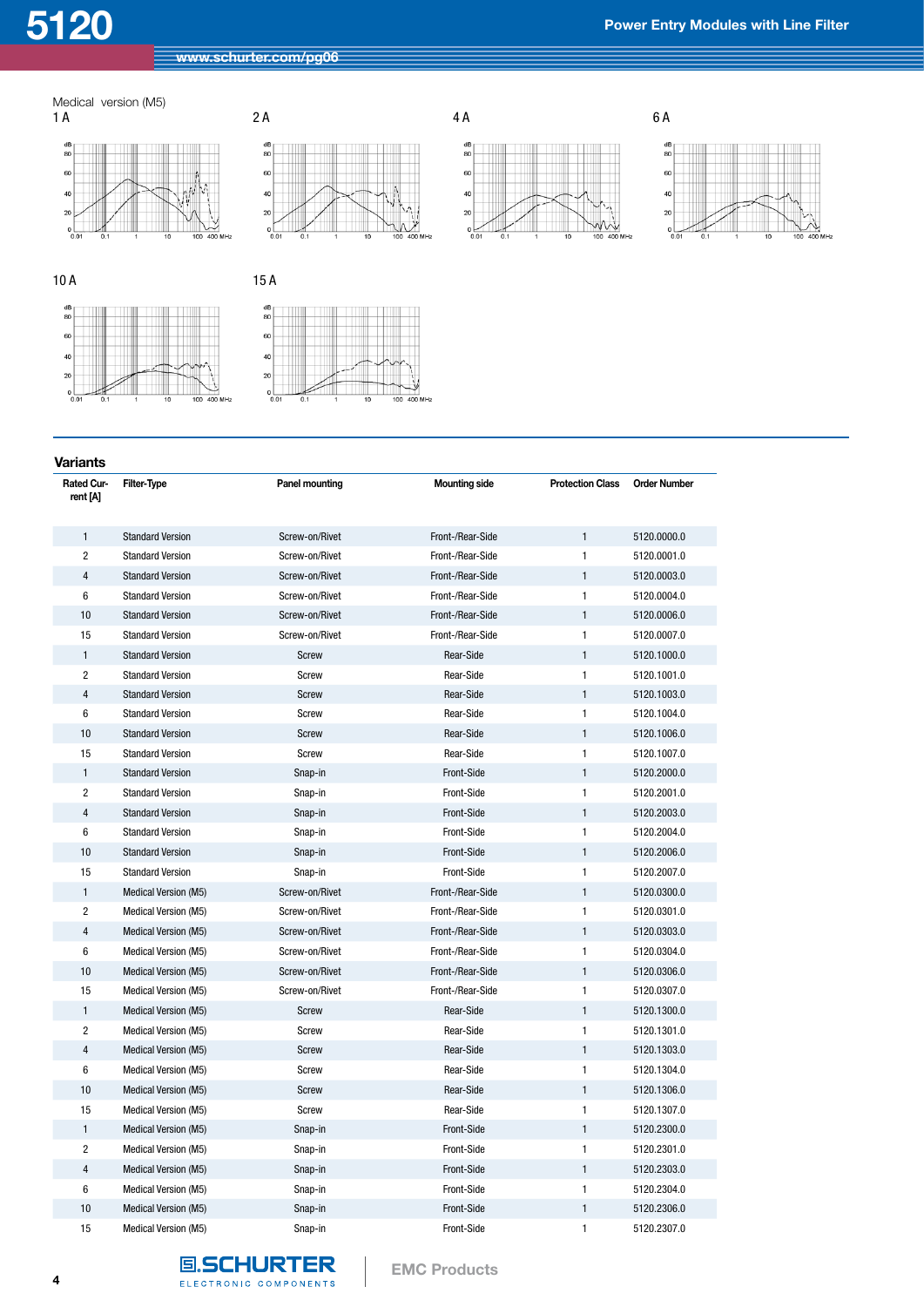| <b>Rated Cur-</b><br>rent [A] | <b>Filter-Type</b>            | Panel mounting | <b>Mounting side</b><br><b>Protection Class</b> |                | <b>Order Number</b> |
|-------------------------------|-------------------------------|----------------|-------------------------------------------------|----------------|---------------------|
| $\overline{2}$                | Medical Version (M5)          | Screw-on/Rivet | Front-/Rear-Side                                | $\overline{2}$ | 5120.0301.1         |
| 4                             | <b>Medical Version (M5)</b>   | Screw-on/Rivet | Front-/Rear-Side                                | $\overline{2}$ | 5120.0303.1         |
| $6\phantom{1}$                | Medical Version (M5)          | Screw-on/Rivet | Front-/Rear-Side                                | $\overline{2}$ | 5120.0304.1         |
| $\mathbf{1}$                  | <b>Medical Version (M5)</b>   | Screw          | Rear-Side                                       | $\overline{c}$ | 5120.1300.1         |
| $\overline{2}$                | Medical Version (M5)          | <b>Screw</b>   | Rear-Side                                       | $\overline{2}$ | 5120.1301.1         |
| 4                             | Medical Version (M5)          | Screw          | Rear-Side                                       | $\overline{c}$ | 5120.1303.1         |
| $6\phantom{1}$                | Medical Version (M5)          | Screw          | Rear-Side                                       | $\overline{2}$ | 5120.1304.1         |
| 10                            | <b>Medical Version (M5)</b>   | Screw          | Rear-Side                                       | $\overline{2}$ | 5120.1306.1         |
| $\mathbf{1}$                  | Medical Version (M5)          | Snap-in        | Front-Side                                      | $\overline{2}$ | 5120.2300.1         |
| $\overline{2}$                | Medical Version (M5)          | Snap-in        | Front-Side                                      | $\overline{c}$ | 5120.2301.1         |
| $\overline{4}$                | Medical Version (M5)          | Snap-in        | Front-Side                                      | $\overline{2}$ | 5120.2303.1         |
| 6                             | Medical Version (M5)          | Snap-in        | Front-Side                                      | $\overline{2}$ | 5120.2304.1         |
| 10                            | Medical Version (M5)          | Snap-in        | Front-Side                                      | $\overline{2}$ | 5120.2306.1         |
| 15                            | Medical Version (M5)          | Snap-in        | Front-Side                                      | $\overline{c}$ | 5120.2307.1         |
| $\mathbf{1}$                  | <b>Bleed Resistor Version</b> | Screw-on/Rivet | Front-/Rear-Side                                | $\mathbf{1}$   | 5120.0200.0         |
| $\overline{2}$                | <b>Bleed Resistor Version</b> | Screw-on/Rivet | Front-/Rear-Side                                | $\mathbf{1}$   | 5120.0201.0         |
| $\overline{4}$                | <b>Bleed Resistor Version</b> | Screw-on/Rivet | Front-/Rear-Side                                | $\mathbf{1}$   | 5120.0203.0         |
| $6\phantom{1}$                | <b>Bleed Resistor Version</b> | Screw-on/Rivet | Front-/Rear-Side                                | 1              | 5120.0204.0         |
| 10                            | <b>Bleed Resistor Version</b> | Screw-on/Rivet | Front-/Rear-Side                                | $\mathbf{1}$   | 5120.0206.0         |
| 15                            | <b>Bleed Resistor Version</b> | Screw-on/Rivet | Front-/Rear-Side                                | $\mathbf{1}$   | 5120.0207.0         |
| $\mathbf{1}$                  | <b>Bleed Resistor Version</b> | <b>Screw</b>   | Rear-Side                                       | $\mathbf{1}$   | 5120.1200.0         |
| $\overline{2}$                | <b>Bleed Resistor Version</b> | Screw          | Rear-Side                                       | $\mathbf{1}$   | 5120.1201.0         |
| $\overline{4}$                | <b>Bleed Resistor Version</b> | Screw          | Rear-Side                                       | $\mathbf{1}$   | 5120.1203.0         |
| $6\phantom{1}$                | <b>Bleed Resistor Version</b> | Screw          | Rear-Side                                       | 1              | 5120.1204.0         |
| 10                            | <b>Bleed Resistor Version</b> | Screw          | Rear-Side                                       | $\mathbf{1}$   | 5120.1206.0         |
| 15                            | <b>Bleed Resistor Version</b> | Screw          | Rear-Side                                       | 1              | 5120.1207.0         |
| $\mathbf{1}$                  | <b>Bleed Resistor Version</b> | Snap-in        | Front-Side                                      | $\mathbf{1}$   | 5120.2200.0         |
| $\overline{2}$                | <b>Bleed Resistor Version</b> | Snap-in        | Front-Side                                      | 1              | 5120.2201.0         |
| 4                             | <b>Bleed Resistor Version</b> | Snap-in        | Front-Side                                      | $\mathbf{1}$   | 5120.2203.0         |
| 6                             | <b>Bleed Resistor Version</b> | Snap-in        | Front-Side                                      | 1              | 5120.2204.0         |
| 10                            | <b>Bleed Resistor Version</b> | Snap-in        | Front-Side                                      | $\mathbf{1}$   | 5120.2206.0         |
| 15                            | <b>Bleed Resistor Version</b> | Snap-in        | Front-Side                                      | 1              | 5120.2207.0         |

- 15 A version only according UL/CSA

- Type for screw-on mounting from rear side has pre-threaded holes for M3 screws

Packaging unit 10 Pcs